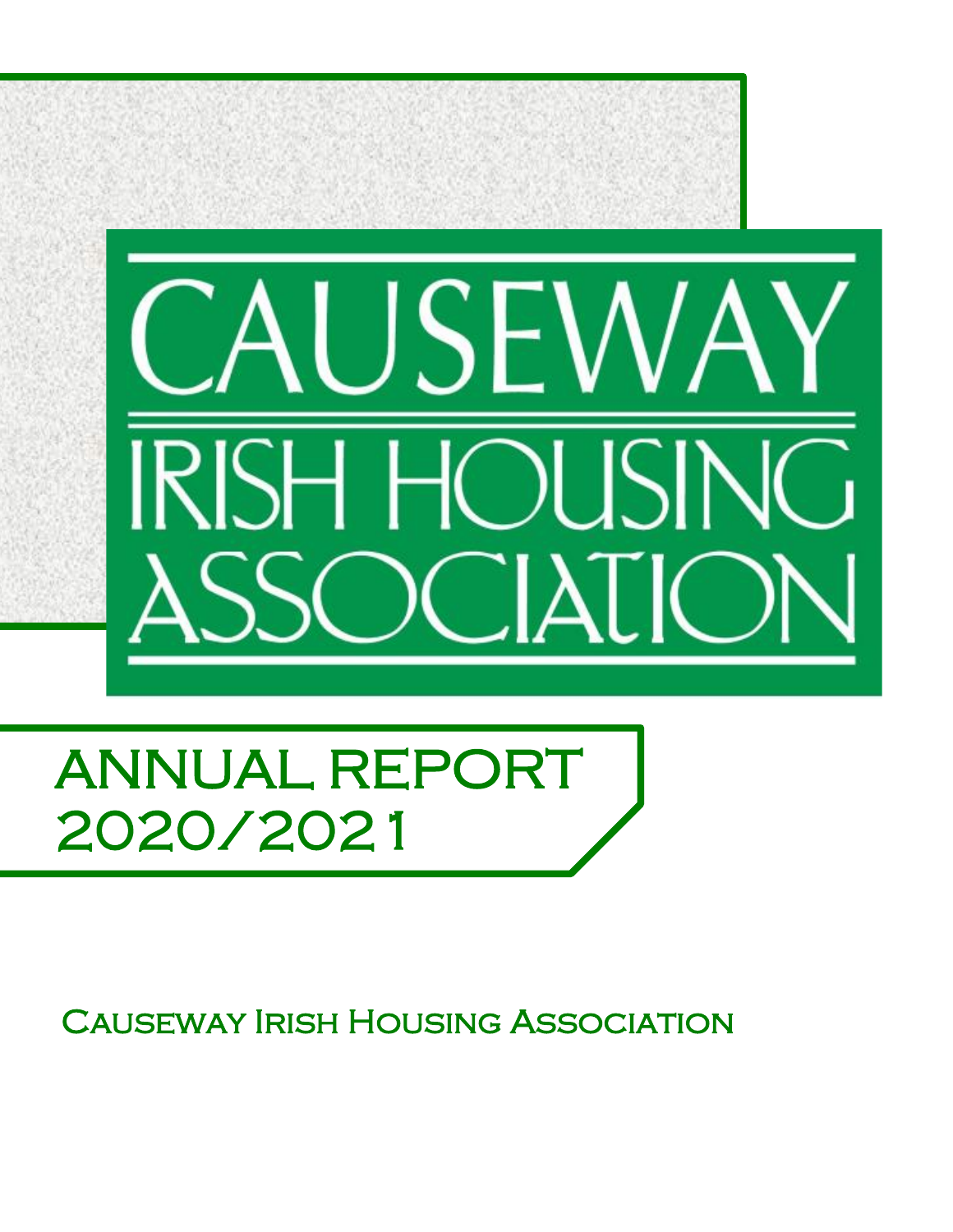To provide housing and skills development to young people in need, providing a space in which they can attain independence.

82% of our tenants believe Causeway staff do their best to help them

**78%** of our tenants are happy with the quality of their accommodation

78% of our tenants would recommend Causeway to their family and friends

### Where Causeway's money came from

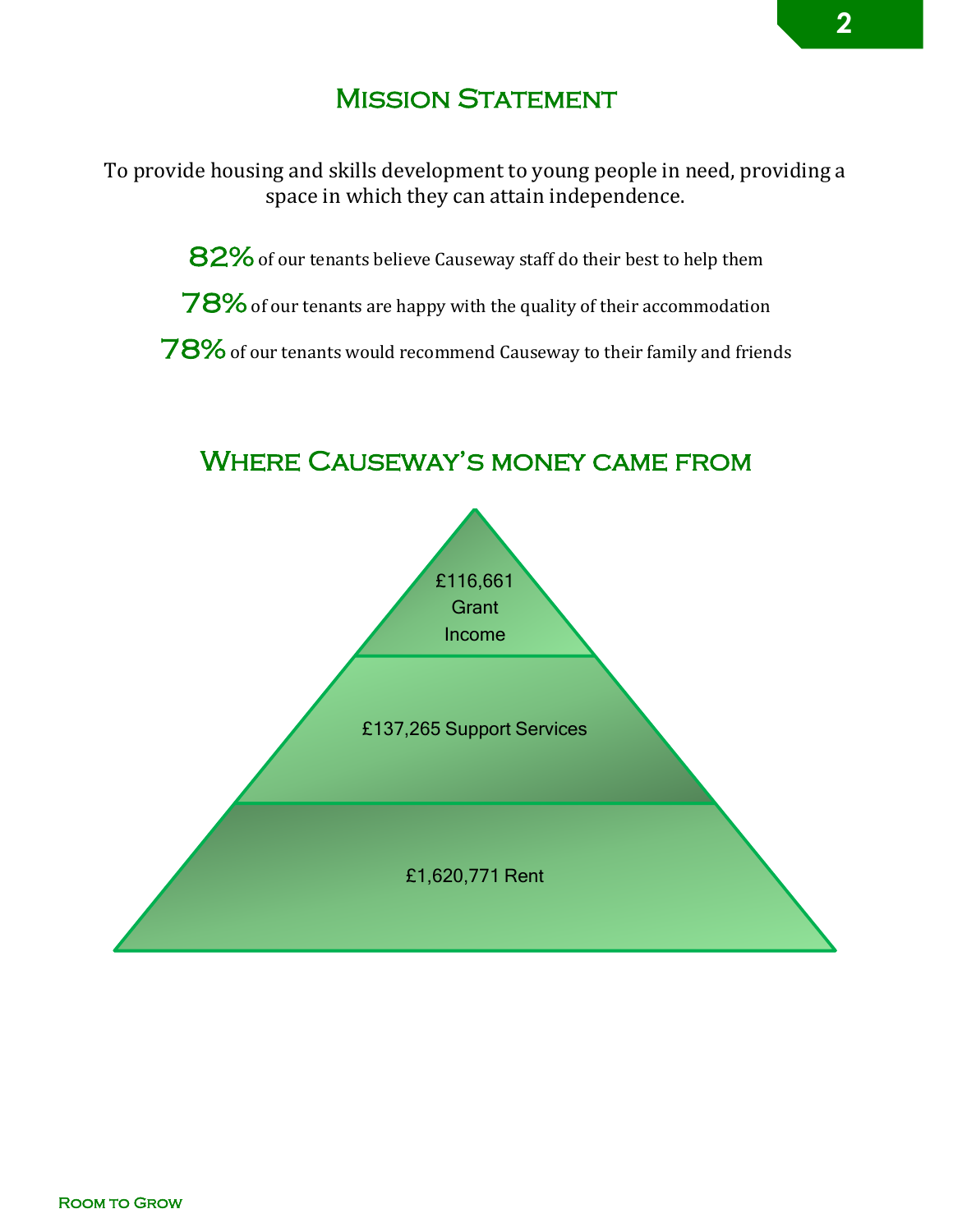# **CONTENTS**

| Director & Chair's Report                |    |
|------------------------------------------|----|
| <b>Housing Management</b>                | 5  |
| Lifeskills                               | 6  |
| <b>Support Services</b>                  |    |
| Meet the Team & Our Management Committee | 9  |
| Accounts                                 | 11 |
| Acknowledgements                         | 12 |

**3**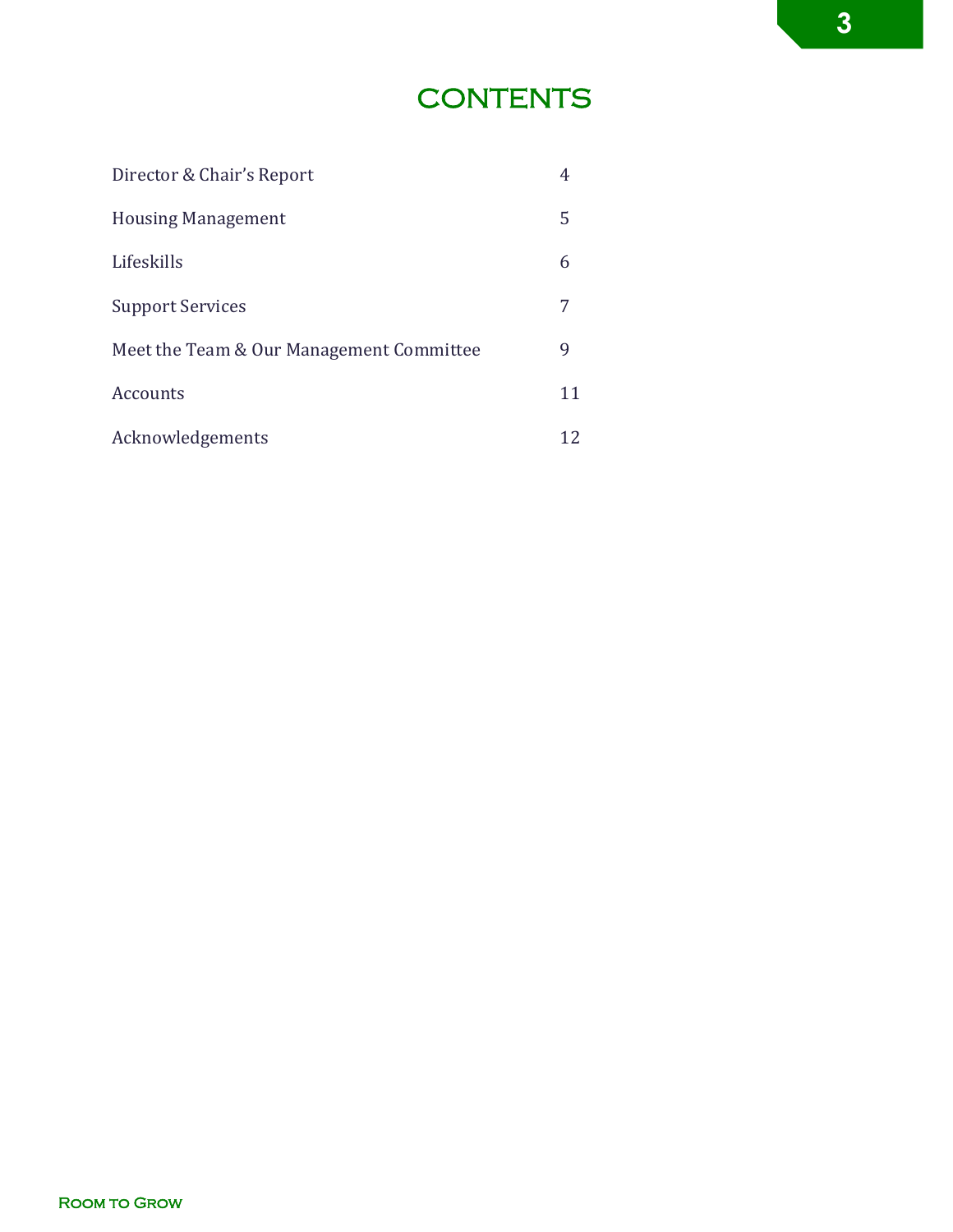### DIRECTOR'S REPORT

What a year this has been! When we left our office on St Patrick's Day 2020, little did we know that we would not return for more than a year. I certainly did not expect to have not seen many of my colleagues again in person a year later. Though even as it felt as if the world had stopped at that time, it hadn't, and neither had Causeway. Indeed, I now have new colleagues who I have not met other than on screen. Thanks to the hard work and care of our staff team, the resilience and co-operation of our tenants, and some innovative and fast-reacting funding bodies, Causeway appears to be emerging from this pandemic stronger than ever.

I must pay tribute to City Bridge Trust, whose pragmatism, care, and support were invaluable to us in the early days. We are also grateful to Hackney Council, Homeless Link, Haringey Giving, National Lottery, and Edible Gardens, for their kind assistance. It was a sterling team effort that ensured our worst fears weren't realised, including from those of our tenants who, during the worst of times, continued to pay their rent.

This year has also led to a huge personal decision for me, and it will be my last at Causeway after eighteen years as Director. The solidarity I have felt, and been part of, has made me both sad and glad to leave. I'm sorry that I won't be involved in the exciting years ahead and will hugely miss my colleagues, but I am so proud of everyone and happy to be leaving the organisation in the best of hands. Next year sees the return of our erstwhile Deputy Director, Alan D'Arcy, as Chief Executive Officer. I have no doubt that Causeway will thrive under his leadership, and I leave him with the very best team. I would also like to thank our Chair, Jess Page, and our excellent Committee, for their professionalism and support during what could have been a very difficult year, and for making my leaving easier by being so good.

I wish everyone at Causeway the very best for what I know will be a bright future.

Joanne Murray *Director*

# CHAIR'S REPORT

I am very proud of what the staff at Causeway have achieved in 2021. The year continued to present its challenges, in particular having no access to an office, yet high quality services continued to be provided meeting resident expectations.

The four-day week has contributed to staff satisfaction and high productivity and has no doubt set us apart from our peers.

It has been wonderful working with Jo over my tenure as Chair, she has left a legacy at Causeway, building the organization to be not just a housing provider but a financially stable organization made up of motivated and passionate staff impacting people's lives through the support and activities they do. Jo will be enormously missed.

I am also looking forward to working with Alan D'Arcy as our new Chief Executive, taking Causeway forward into a positive future.

Thanks to all staff and residents who have worked together and worked hard to make 2021 a successful year.

Jessica Page *Chair*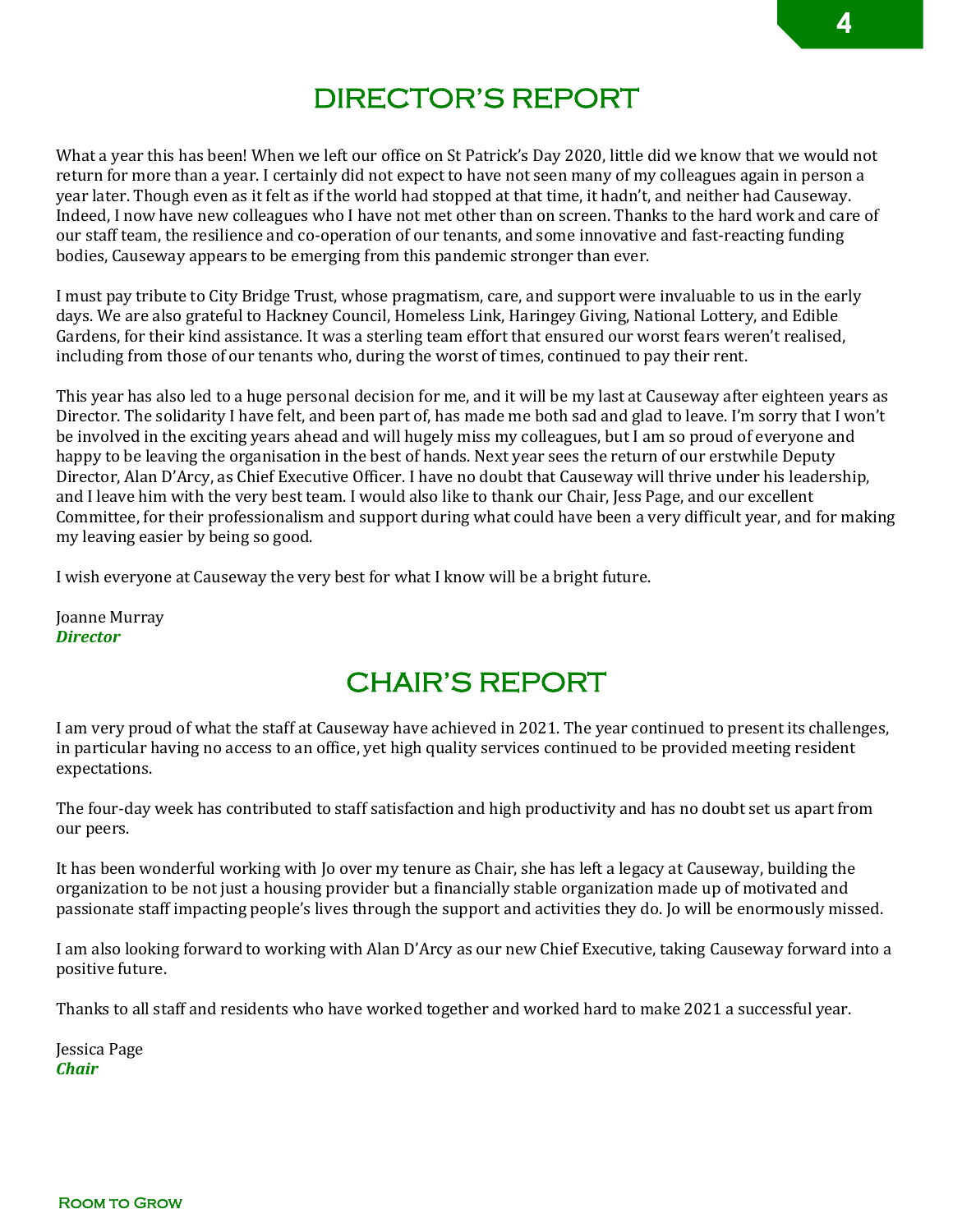### HOUSING MANAGEMENT

This year saw us purchase our seventh property, a block of four flats in Hackney. This block houses four long term tenants, and we are now able to offer them more secure tenancies, ensuring more stability for them.

We completed the sale of our flats in Newham and are now aiming to purchase more shared housing therefore increasing our social impact. Our portfolio will soon include a mix of flats and shared in houses in Haringey, Hackney, Enfield, and Newham.

We expanded our Unaccompanied Asylum Seekers contract with Haringey by taking into management two 8 bedroom properties.

Covid-19 and the various lockdowns made it very difficult for us to safely offer viewings and move ins for applicants, however we did manage to house 44 people during 2020/2021. We kept our self-referrals open as much as we could during the year, and while our waiting lists were longer than the year previous, all applications we managed within an 8-week timeline.

Arrears were impacted by the government introducing a ban on evictions and the courts being closed, and our housing team had to work very closely with tenants to manage their ever-changing financial circumstances. With tenants being made redundant or put on furlough, we had to manage more housing benefit and universal credit claims than ever before.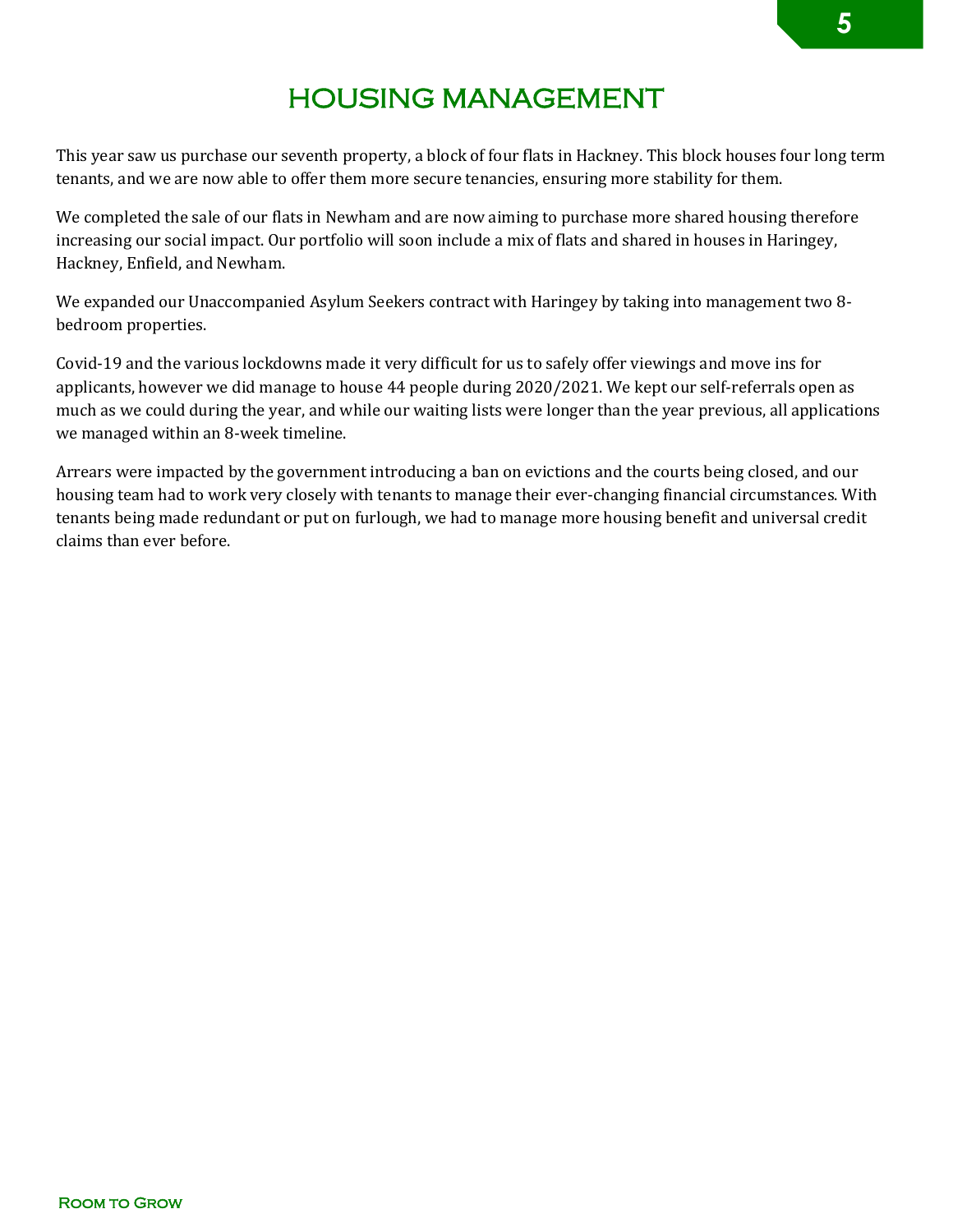## LIFESKILLS

#### Covid response

It goes without saying that the last 12 months has been one of the hardest on record for Causeway's tenants and their staff. When lockdown began in March 2020, Lifeskills staff contacted all our vulnerable tenants for a welfare check and risk assessment. Follow up support included advising contractors, staff, and housemates when someone was shielding or medically vulnerable. We enhanced our communication with residents regarding government guidelines on social distancing and how they could access essential services such as food banks and rapid covid testing.

#### Financial and welfare benefit Support

Many Causeway tenants work in retail or hospitality, many were on zero-hour contracts and lost their jobs entirely, or others were furloughed on a reduced income. The Lifeskills team expertise was able to help tenants apply for Universal credit for the first time and enrol on online courses.

#### Digital Champions

With most of the population at home, one of our main focuses was digital inclusion. Causeway surveyed their tenants to identify individuals who needed help. The results were as followed:

- 98% had a tablet or smart phone
- 70% were able to do internet banking on their own
- 46% had wi-fi at home
- 45% had a laptop

Based on our findings we were able to raise funds through the Education and skills funding agency, additional donations through the local community, Haringey council, and Causeway's own Lifeskills budget.

This funding meant that Causeway were able to provide 12 laptops and 2 iPad free of charge to our tenants. This allowed them to attend virtual lessons at college, work from home, keep in touch with loved ones via zoom, manage their money e.g.- universal credit, online banking and & shopping, and job searching.

#### Life coaching and Wellbeing support

In an unprecedented time for mental health crisis, Causeway increased its efforts to identify people in need of support. Causeway's Wellbeing Co-ordinator Guy worked alongside accredited therapists and life coaches to support our tenants through motivational interviewing and CBT (Cognitive behavioural therapy.) We had an overwhelming positive response from the 15 individuals who attended sessions. One of the residents wrote:

*Since lockdown began my mental health has really suffered. Being on furlough, meant I have spent a lot of time at home in my room alone. I've never really socialised before with my housemates, and we began to argue about noise and cleaning the house. The sessions really helped me to manage my anxiety and improve my sleep hygiene. It also encouraged me to get on better with my housemates and use my time more constructively by doing an online course.*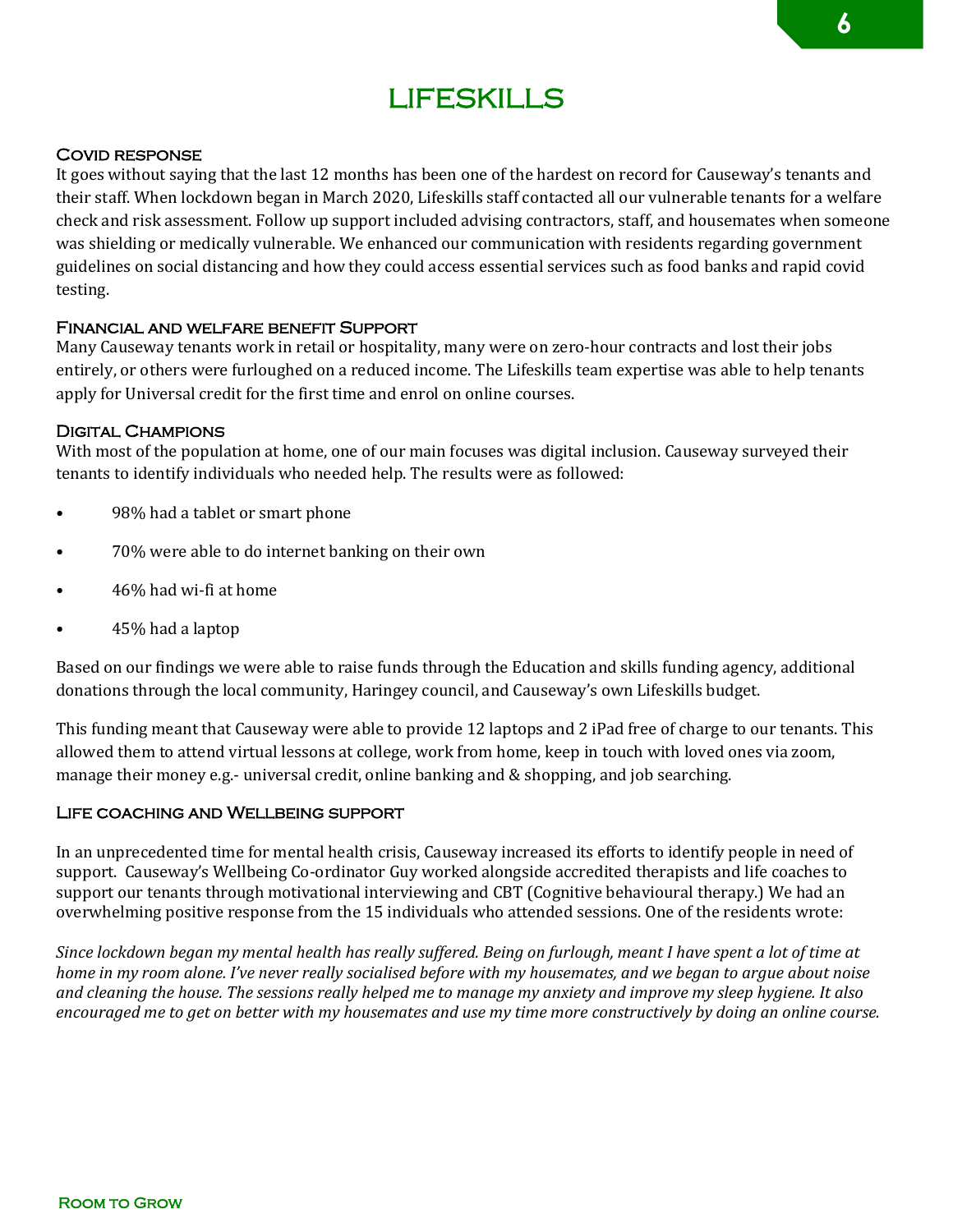# SUPPORT SERVICES **Hackney**

#### Hackney Care Leaver Project

We have semi-independent housing and support projects in Hackney. We provide floating support service to 13 Care leavers and Unaccompanied Asylum Seeker Children at two properties. Our 10-bed property in E9 has a livein support tenant, who provides an out of hours support. Causeway have helped sustain tenancies of care leavers and UASC's who have experienced trauma and/or have complex support needs. The Support Worker provides up to five hours of support for each tenant, helping them to sustain their tenancy, enhance their life skills, and prepare them for living independently. The Support Worker and other staff have helped the young people to access new courses, find new work, and in some cases move on to Council Accommodation. Many of the young people are very aspirational and have started University courses. We have formed a strong working relationship with the Commissioners and Social Workers and have received positive feedback.

The Support Worker and other staff have helped the young people to access ETT opportunities e.g., continuing further education or access courses such as everyday ESOL, mentorship to support with home learning during lockdown, access IT support or community services. Hackney care leavers were also able to benefit from Life coaching group sessions with life coach Shabazz Nelson, courtesy of the Hackney Community grant. The young people were able to discuss their fears and aspirations about transitioning from support housing to independent living. Shabazz was able to build a really strong rapport with the young people and helped them focus on their educational and vocational plans.

Many of the young people have been demonstrating great leaderships skills; One tenant worked with staff to create a home workouts kit so they could access communal gardens and parks during lock down as many were missing the Gym equipment or using local spaces. Some tenants have held film/game nights, staff arranged tenant meals to support shared cooking skills, and the tenants continue to remain resilient during this uncertain time.

Some have lost employment but have accessed financial support where needed. Some remained healthy by accessing counselling services, working out, bike riding, walking, or receiving regular wellbeing support via support workers. Despite the lack of social interaction many of our young people enjoy and continue to achieve via independent living skills, key work sessions and informal activities.







*Tenant Christmas 2020 meal, arranged by support worker Dominique.*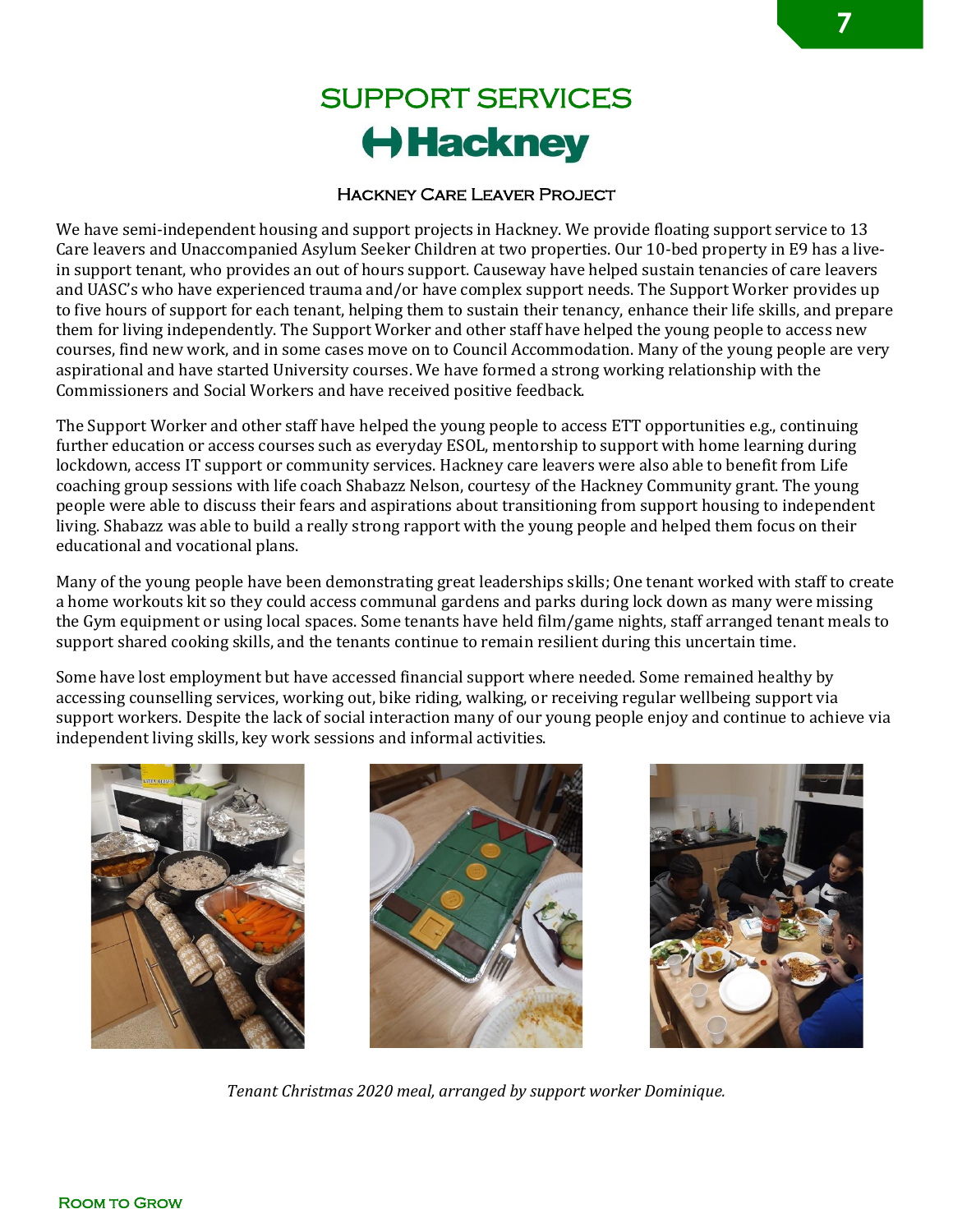

#### Haringey Unaccompanied Asylum Seeker Children (UASC's) Project

Last year Causeway began a new contract with Haringey Young Adult Service (YAS) to house and offer floating support to ten Unaccompanied Asylum Seeker Children. The young people now reside in four semi-independent houses in Tottenham. Most of them are sharing for the first time and have tailored support plans to develop their aspirations for independence:

- Support to share facilities and deal maturely with conflicts with housemates.
- Support to address issues such as drugs or alcohol that may endanger a tenancy.
- Budgeting, money management and healthy eating on a budget.
- Coaching and demonstrating tasks such as cleaning, laundry, and basic garden maintenance.
- How to report repairs and health & safety issues, respond to fire alarms and other emergencies.
- Support to manage visitors responsibly and develop healthy friendship. Confidence to be assertive within a shared housing setting, without resorting to aggression.
- Basic household maintenance.
- Keeping benefit claims online and support to register with service such as GP's and libraries.
- Education, Training and Employment advice, support, and signposting

In December 2020 Causeway expanded their service from 10 to 26 clients. Paul joined the team and along with Rebekah provided support across the four properties.

Our new eight bed property in Tottenham has been a great success. Lockdown restrictions has put even more emphasis on housemates getting on with one another. The property has young people from East Africa, Eastern Europe, and Central America and this integration has helped improve their social skills, English language skills and life skills e.g.- cooking and cleaning.



*Tenant Easter 2021 meal, arranged by support worker Paul.*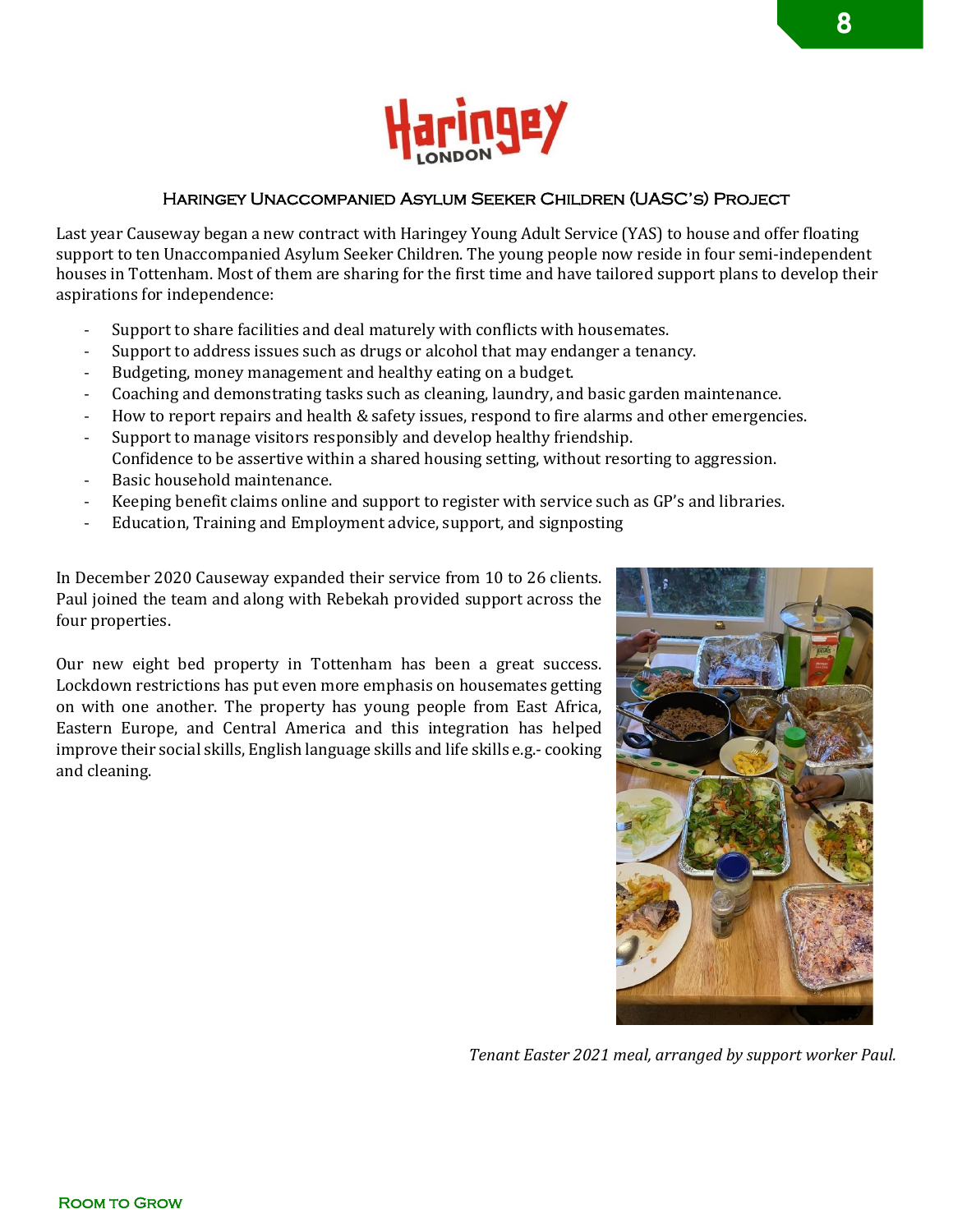# Our Team and Management Committee

#### COMMITTEE MEMBERS

| <b>JESSICA PAGE</b><br><b>Chair from Oct 19</b><br><b>BA</b> Sociology and<br>Criminology<br><b>MSc Social Policy</b><br>Director of Housing<br><b>Women's Pioneer Housing</b><br>Member since Jul'18.   | <b>FRANCESCA LEWIS</b><br><b>Vice Chair</b><br><b>BA Psychology</b><br><b>Housing Policy Manager</b><br><b>Greater London Authority</b><br>Member since Apr'19.                       | <b>OLUWAFEMI AYINDE</b><br><b>Treasurer</b><br>BA(hons) Accounting with<br>Computing<br><b>Accounting Professional</b><br>Member since Apr '12. | <b>FRANCES</b><br><b>HARKIN</b><br>PhD, MA, BA<br>(Hons) Irish<br><b>Studies</b><br>Research Lead<br><b>HACT</b><br>Member since May '18. |
|----------------------------------------------------------------------------------------------------------------------------------------------------------------------------------------------------------|---------------------------------------------------------------------------------------------------------------------------------------------------------------------------------------|-------------------------------------------------------------------------------------------------------------------------------------------------|-------------------------------------------------------------------------------------------------------------------------------------------|
| <b>JORDAN STEER</b><br>BA Sociology &<br><b>Social Policy</b><br><b>MSc Social Policy</b><br>Project Manager -<br>Integration, Inclusion &<br>Wellbeing<br>Notting Hill Genesis<br>Member since Jul '18. | <b>KWEKU</b><br><b>HANSON</b><br><b>BA Business</b><br><b>Studies</b><br>MSc Social Work<br>Support Worker<br><b>Christian Action Housing</b><br>Association<br>Member since Feb '19. | <b>GRAHAM RICE</b><br>MDrama Drama &<br><b>Theatre Studies</b><br>Head of Performance & Policy<br>L&Q<br>Member since Mar '19.                  | <b>ANTHONY</b><br><b>WERE</b><br><b>LLB</b> Bachelor<br>of Laws<br>Development Manager<br><b>Metropolitan Thames</b><br>Valley            |
| <b>DEAN MCGLYNN</b><br>Project Manager<br>Barnsbury<br><b>Housing Association</b><br>Secretary g320<br>Member since Oct' 19                                                                              | <b>LAUREN GREEN</b><br><b>BSc Criminology</b><br>and Criminal<br>Justice<br>Assistant Head of Support &<br>Housing-London<br>Centrepoint<br>Member since Nov' 19                      |                                                                                                                                                 | Member since Mar '19.                                                                                                                     |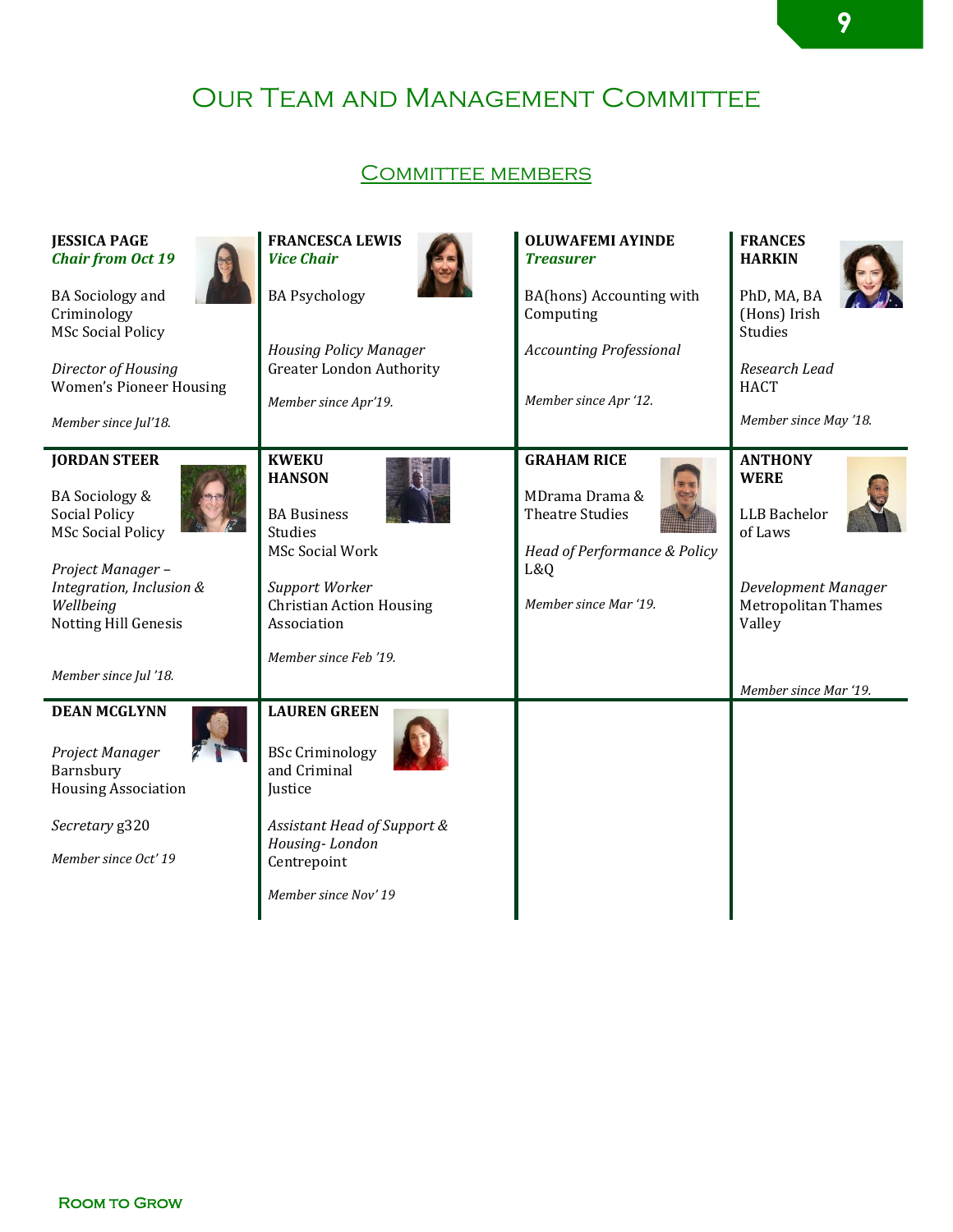#### OUR TEAM

#### As of March 31st 2021

Director: Joanne Murray Business Development Manager: Maureen Hankins Lifeskills & Projects Manager: Tom Ferrie Business Support Manager: Lisa Finnegan Housing Manager: Lorraine Miller Housing Officer Ellie Gray Admin Officer: Clare Mullaniff Support Workers: Dominique Henry

Re-engagement and recovery worker: Rose Holland Gilbert



Rebekah Mate-Kole Rampe Paul John Barry

We were lucky to receive funding for a 6-month post for a re-engagement and recovery worker, Rose. Rose has been invaluable in supporting people affected by the psychological and economic effects of the Covid-19 pandemic helping them to re-engage with services, and assist with employment, money and debt management, and tenancy sustainment.



*Causeway Staff pictured here with the Causeway Management Committee*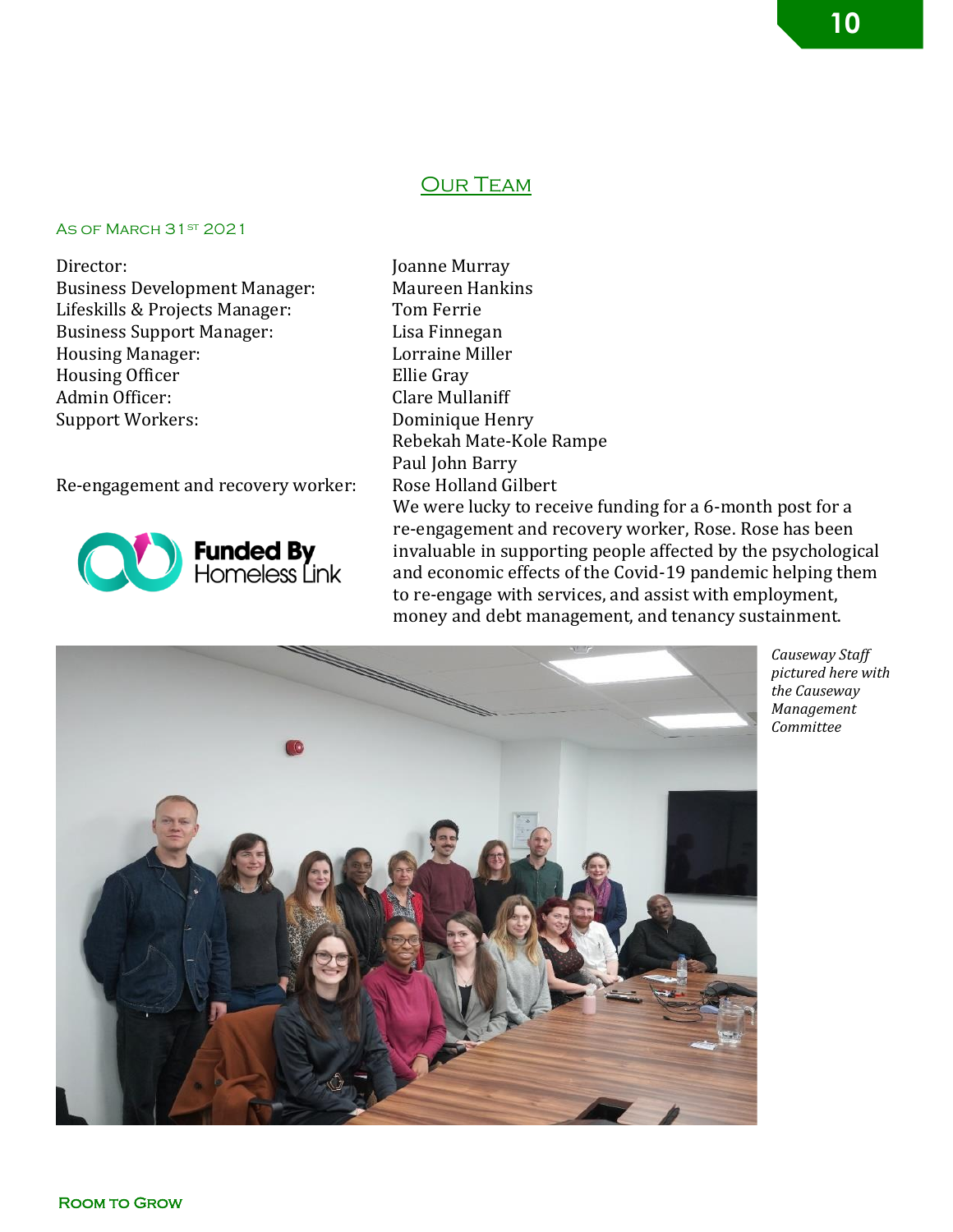### ACCOUNTS

#### **STATEMENT OF FINANCIAL ACTIVITIES FOR THE YEAR ENDED 31 MARCH 2021**

|                                                | 2020/21<br>£ | 2019/20<br>£ |
|------------------------------------------------|--------------|--------------|
| <b>Income</b>                                  |              |              |
| Incoming resources from generated funds:       |              |              |
| Donations and gifts                            | $\bf{0}$     | 205          |
| Grants                                         | 116,661      | 56,740       |
| Activities for generation funds:               |              |              |
| Other Income                                   | 137,265      | 114,677      |
| <b>Investment Income</b>                       | 404          | 670          |
| Incoming resources from charitable activities: |              |              |
| <b>Rent Receivable</b>                         | 1,620,771    | 1,629,286    |
| <b>Total Income</b>                            | 1,875,101    | 1,801,578    |
| <b>Expenditure</b>                             |              |              |
| Charitable activities                          | 1,757,025    | 1,786,339    |
| Governance costs                               | 6,415        | 6,856        |
| <b>Total Expenditure</b>                       | 1,763,440    | 1,793,195    |
| Net Income/(Expenditure)                       | 111,661      | 8,383        |
| <b>Reconciliation of Funds</b>                 |              |              |
| Total funds brought forward (restated)         | 827,089      | 818,706      |
| Total funds carried over                       | 1,140,987    | 827,089      |

*Please contact the Director for a copy of our accounts in full, including a detailed breakdown of our financial activities.*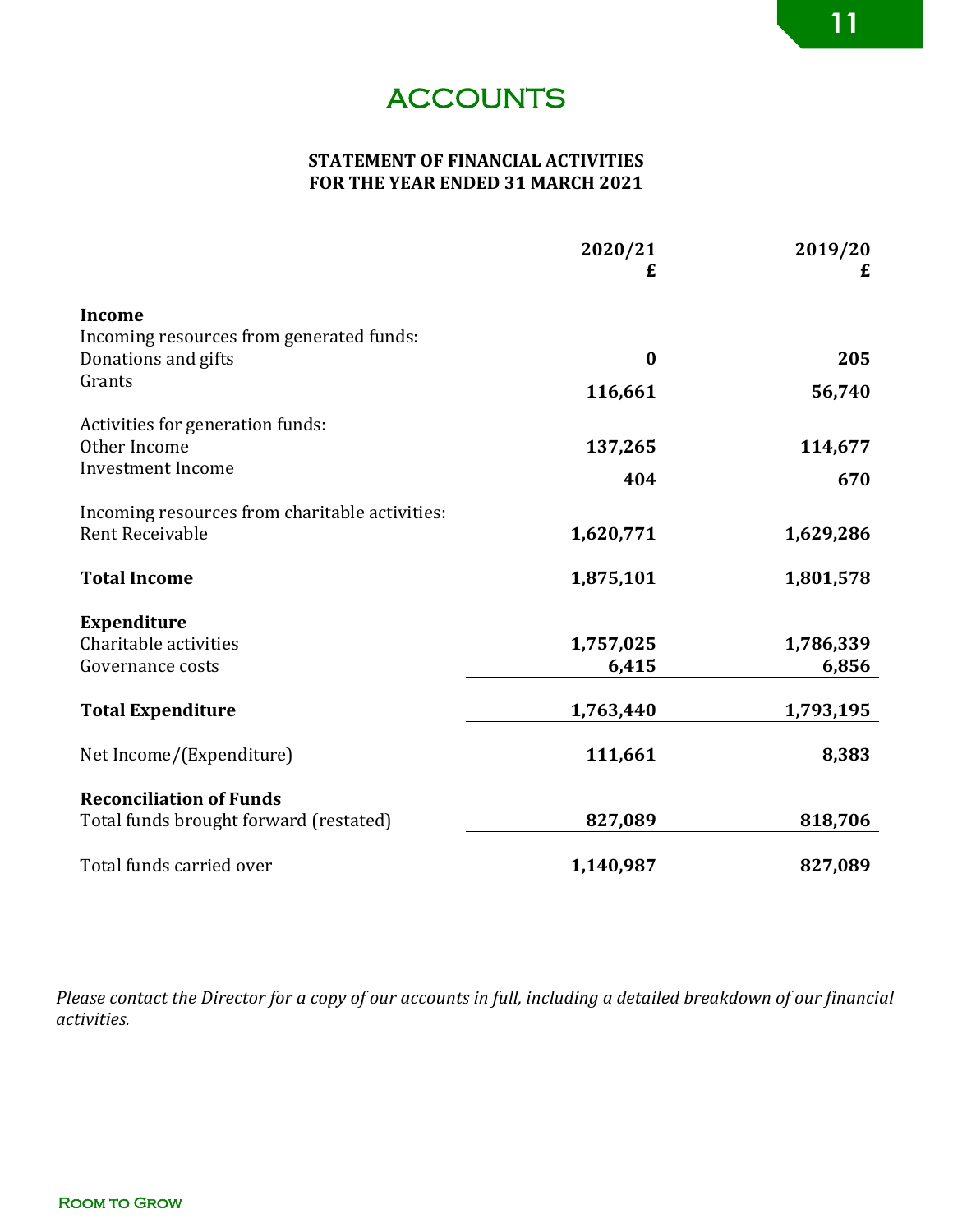# ACKNOWLEDGEMENTS

#### **MANAGEMENT COMMITTEE**

| Chair:      |
|-------------|
| Vice Chair: |
| Treasurer:  |
| Members:    |

Jessica Page Francesca Lewis Oluwafemi Ayinde Frances Harkin Jordan Steer Kweku Hanson Áine McGaley Graham Rice Anthony Were Dean McGlynn Lauren Green

#### **STAFF**

| Director:                            | Joanne Murray                                    |
|--------------------------------------|--------------------------------------------------|
| <b>Business Development Manager:</b> | Maureen Hankins                                  |
| Lifeskills & Projects Manager:       | Tom Ferrie                                       |
| <b>Business Support Manager:</b>     | Lisa Finnegan                                    |
| <b>Housing Managers:</b>             | Lorraine Miller                                  |
|                                      | Niccolo Biancalani until June 2020               |
| Housing Officers:                    | Jai Chandel from August 2020 until November 2020 |
|                                      | Graeme Meek from March 2021                      |
|                                      | Ellie Gray from July 2020                        |
| Lifeskills & Projects Coordinator:   | Guy Bolongaro until December 2020                |
| Admin Officer:                       | Ellie Gray until July 2020                       |
|                                      | <b>Clare Mullaniff from September 2020</b>       |
| Maintenance Officer:                 | Michael Lynch                                    |
| <b>Floating Support Workers:</b>     | Dominique Henry                                  |
|                                      | Rebekah Mate-Kole Rampe                          |
|                                      | Rose Holland Gilbert from September 2020         |
|                                      | Paul John Barry from January 2021                |

Causeway Irish Housing Association is proud to work with and acknowledges the support of the following organisations:

Bridge Renewal Trust City Bridge Trust Clarion Housing Group Crisis Croydon Churches Housing Association Irish Government Emigrant Support Programme Irish in Britain Migrant Resource Centre MIND L&Q London Borough of Hackney London Borough of Hammersmith & Fulham

#### Room to Grow